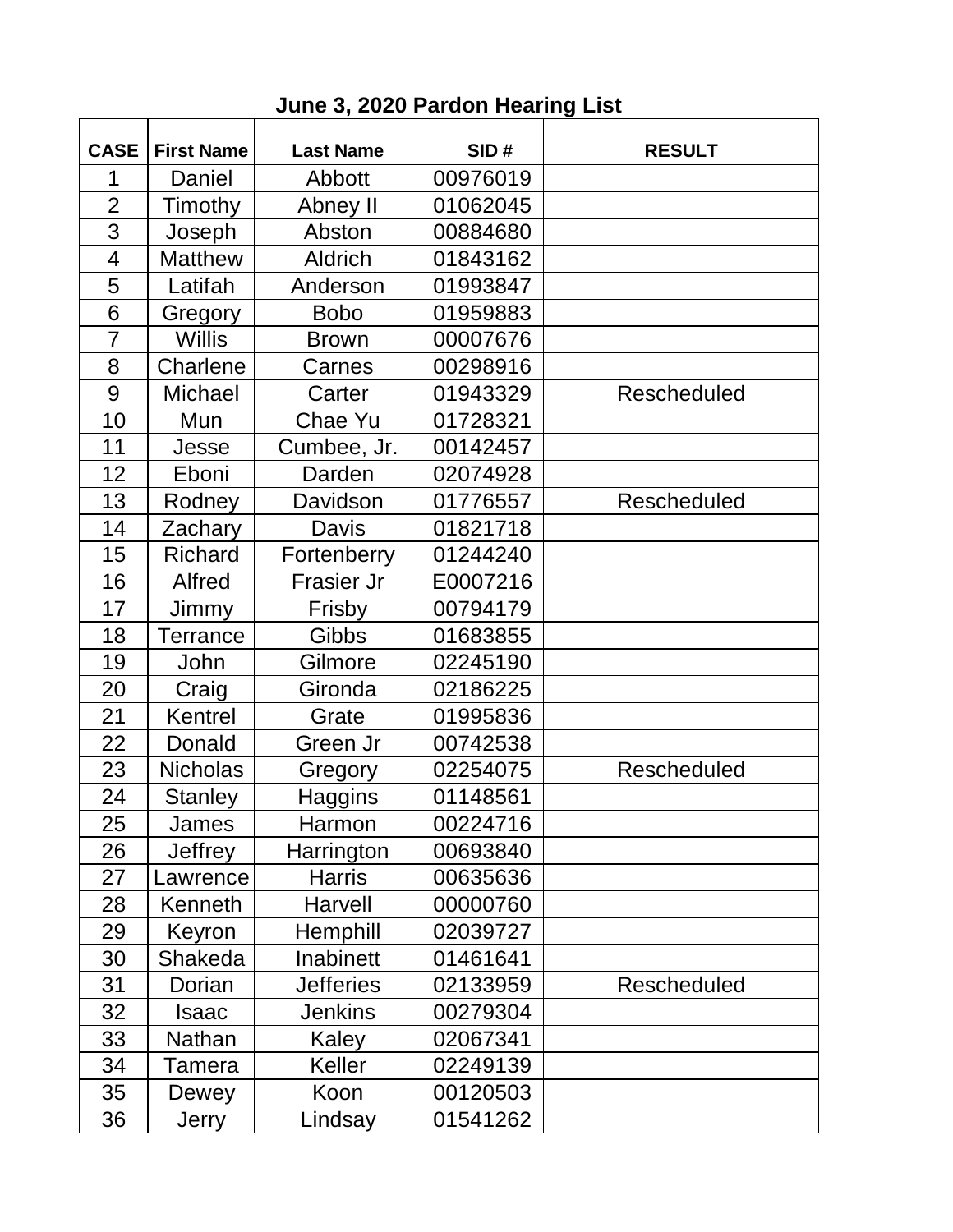| 37 | Alison         | Lollar             | 02129538 |                    |
|----|----------------|--------------------|----------|--------------------|
| 38 | James          | <b>Mallios</b>     | 00129809 |                    |
| 39 | Joseph         | <b>McCabe</b>      | 01114532 |                    |
| 40 | Earl           | <b>McClora</b>     | 01680177 |                    |
| 41 | Vernon         | Morgan             | 00508192 |                    |
| 42 | Tony           | <b>Neal</b>        | 00085133 |                    |
| 43 | Douglas        | O'Neal             | 00804840 | <b>Rescheduled</b> |
| 44 | Kenneth        | Pate               | 00158216 |                    |
| 45 | Ty             | Patterson-Stroy    | 02044638 |                    |
| 46 | Arthur         | Plyler             | 00085343 |                    |
| 47 | Keri           | Pope               | 01605793 |                    |
| 48 | Daniel         | Ready              | 01521922 |                    |
| 49 | John           | Richburg           | 00611923 |                    |
| 50 | <b>Charles</b> | <b>Riley</b>       | 02199414 |                    |
| 51 | James          | Rinehart           | 01646426 |                    |
| 52 | Roy            | <b>Roberts</b>     | 00561701 |                    |
| 53 | Wacon          | Rogers III         | 01930127 |                    |
| 54 | Shaquan        | Sherman            | 02104087 | <b>Rescheduled</b> |
| 55 | Crystal        | Sparkman           | 01658949 |                    |
| 56 | Robert         | <b>Sumpter Sr</b>  | 01209766 |                    |
| 57 | Jonathan       | Toney Jr           | 01223853 |                    |
| 58 | Joe            | Washington         | 00485105 |                    |
| 59 | Willie         | Washington         | 01692416 |                    |
| 60 | David          | <b>Williams Sr</b> | 01028409 |                    |
| 61 | Mary           | <b>Williams</b>    | 00993690 |                    |
| 62 | <b>Delwin</b>  | Wohlgemuth         | 01395512 |                    |
| 63 | Chadrick       | Woods              | 01223929 |                    |
| 64 | Michael        | Wooten             | 00192098 |                    |
| 65 | Joseph         | Young              | 00725515 | <b>Rescheduled</b> |